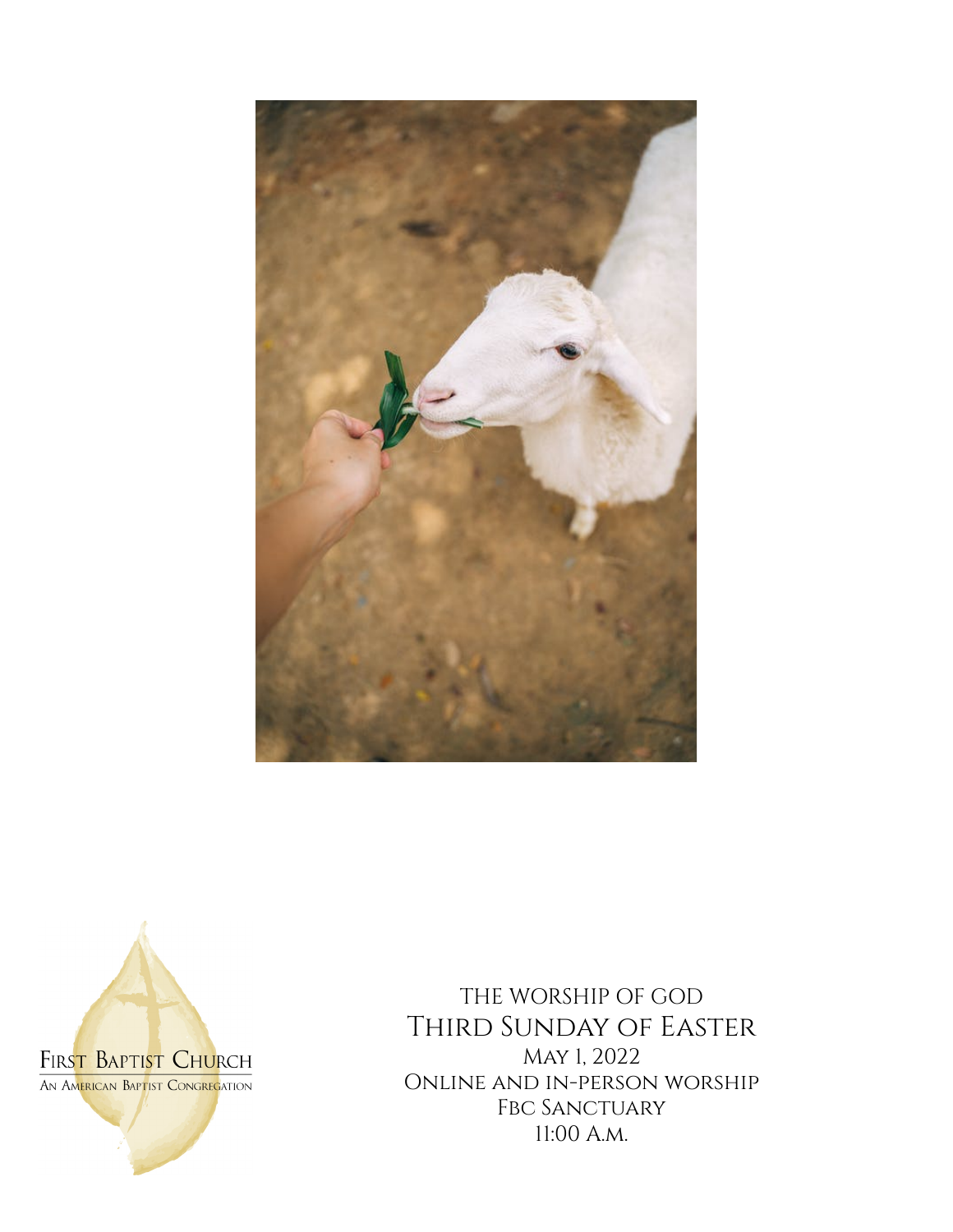## THE WORSHIP OF GOD Third Sunday of Easter May 1, 2022

With Peter, we are returned anew to the very beginning. All of it–the love, the feeding, the wild availability–is held in this *call of a lifetime: "Follow me." -*Lisa E. Dahill

Gathering Music **Cathering Music Cathering Music Cathering Music Cathering Music Cathering Music Cathering Music Cathering Music Cathering Music Cathering Music Cathering Music Cathering Music Catheri** Twila Paris / Marilynn Ham © 1982 Singspiration Music/ Lillenas Publishing Co. Used with permission CCLI #20126570

Welcome and Lighting of the Christ Candle Rev. Matthew Sturtevant

Prelude "A Festival Suite - No. 1 - Prelude for a Joyful Occasion" (In the Style of Mozart) E. Lang © 1950 J. Fischer & Bro./Belwin-Mills Publishing Corp. Used with permission CCLI #20126570

\* Call to Worship Jesse Heilman

Psalm 30

Leader: Sing praises to the Lord, O you faithful ones, and give thanks to God's holy name. **People: God has turned mourning into dancing; we are girded with gladness and will thank God forever.**

Leader: Let us worship God!

# Lifting Our Voices in Praise

\* Hymn of Praise **(**CONGR 205) "Christ is Alive"

TRURO

\* Passing of the Peace Leader: The Lord be with you. **People: And also with you!** Leader: Lift up your hearts. **People: We lift them up to the Lord!**

If able, please text or message someone from the congregation and share with them the sign of peace.

\* Eastertide Alleluia (CONGR) "Celtic Alleluia", vs. 2

Fintan O'Carroll and Christopher Walker. © 1985, Published by Oregon Catholic Press Used with permission OneLicense.net #A-401550

**Alleluia, alleluia! Alleluia, alleluia!**

**Christ is the first fruits from death, filling the church with his glory! Darkness vanishes in the light of his power. [Refrain]**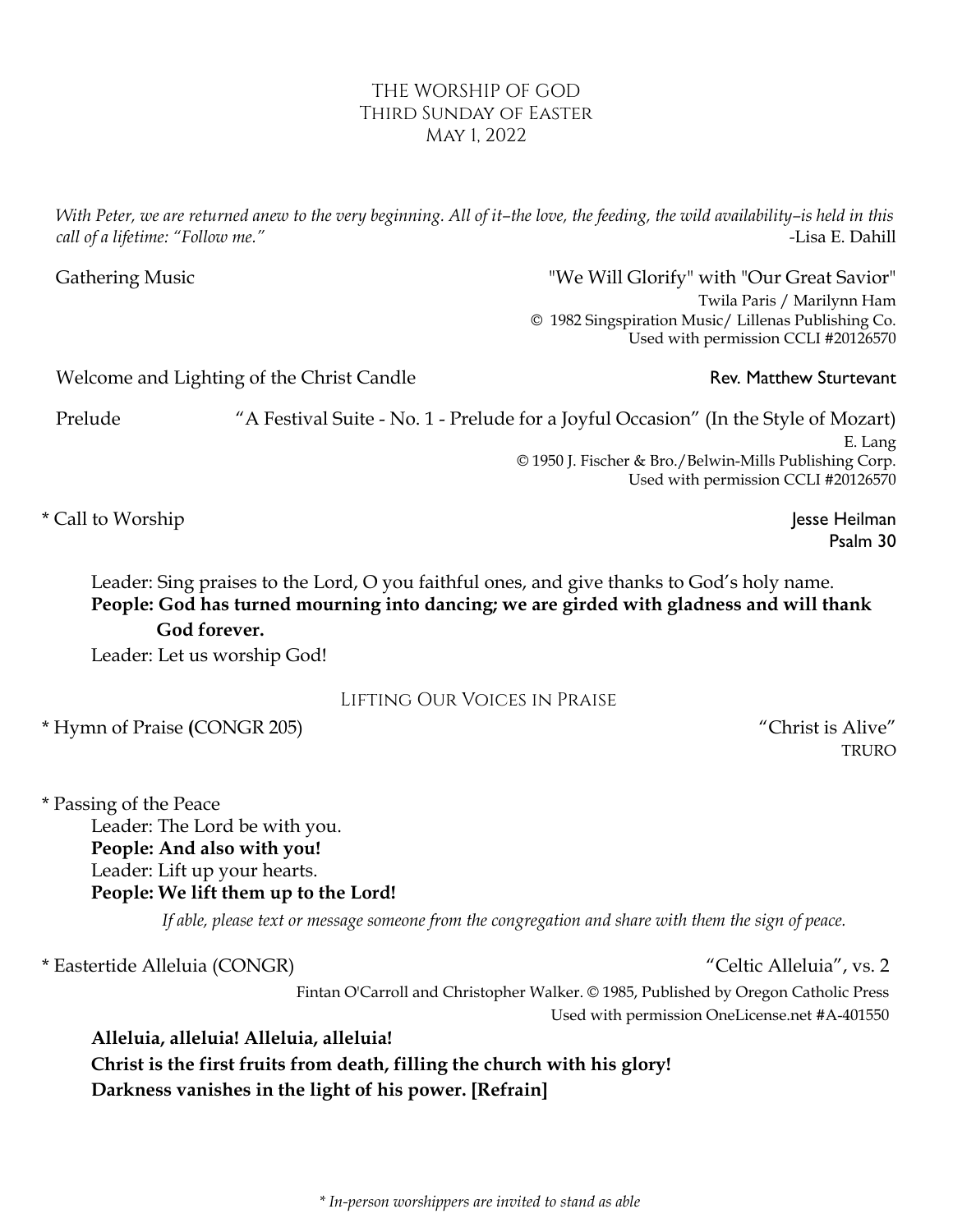#### Sharing Ourselves in prayer

Hearing our Joys and Concerns

Unison Discipline of Confession

Lord God, in the light of your glory we see the evil we have done, the suffering we have caused, the good we have refused, and the truth we have denied. Heal us of our sin, wash us in your mercy, and feed us with your grace, so that we may follow your way and tell the good news of **the gospel.**

Discipline of Silent Confession

Assurance of Pardon

Rise up from the dust! Cast off the shroud of sorrow and put on the joy of the Lord. In Jesus Christ we are forgiven.

Morning Prayer and Lord's Prayer

**Our Father, who art in heaven, hallowed be Thy name. Thy kingdom come, Thy will be done on earth as it is in heaven. Give us this day our daily bread and forgive us our debts as we forgive our debtors. And lead us not into temptation, but deliver us from evil, for thine is the kingdom, the power and the glory forever. Amen.**

Returning Our Gifts in Gratitude

Children's Sermon and Dedication of Children's Corner

Sentences of Stewardship

Offertory "How Deep the Father's Love For Us" Stuart Townend / Mark Hayes © 2015 Thankyou Music/ Lorenz Publishing Co./The Lorenz Corp. Used with permission CCLI #20126570

\* Doxology and Prayer of Thanksgiving

Proclaiming the Truth with Hope

\* Gospel Reading **Rev. Matthew Sturtevant** John 21:15-19

Leader: This is the Word of God for the People of God. **People: Thanks be to God!**

Sermon **Rev. Matthew Sturtevant** "A Community Restored"

## Celebrating the table of grace

Invitation to the Table

Celebration of the Bread and Cup

(Let Us Break Bread Together ...... Arr. Mark Hayes. © 2015 Lorenz Publishing Co./ The Lorenz Corp. Used with permission CCLI #20126570.)

*\* In-person worshippers are invited to stand as able*